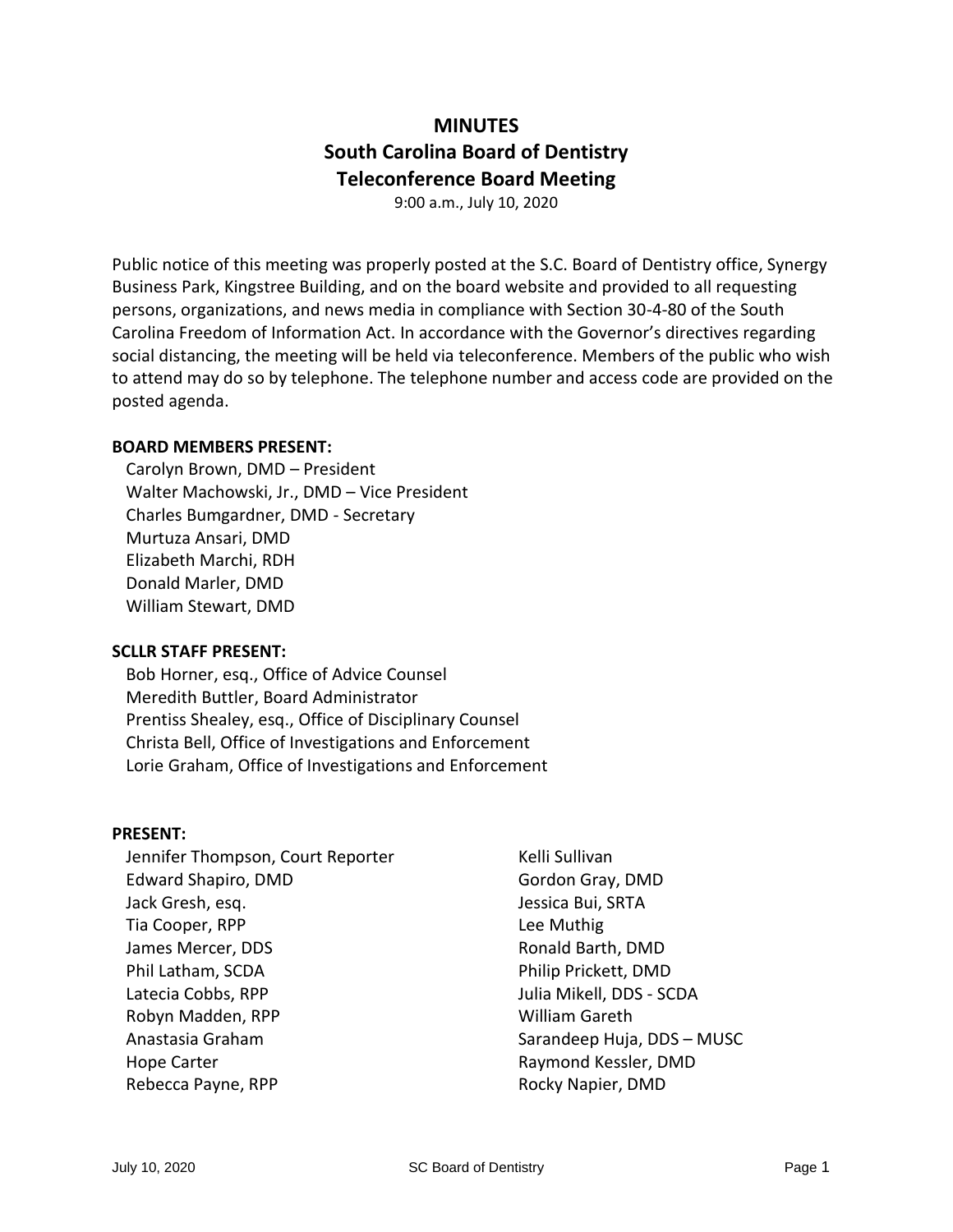**CALL TO ORDER**: President Brown called the meeting to order at 9:06 a.m.

#### **APPROVAL OF AGENDA**

**Motion:** To approve the agenda. Stewart/Marler/approved.

#### **INTRODUCTION OF BOARD MEMBERS**

Each Board member provided a brief introduction of themselves.

#### **APPROVAL OF EXCUSED ABSENCES**

No absences for approval.

#### **APPROVAL OF MEETING MINUTES**

- **Motion:** To approve the minutes for the May 15, 2020 meeting. Ansari/Marler/approved.
- **Motion:** To approve the minutes for the June 05, 2020 meeting. Stewart/Marler/approved.

#### **PRESIDENT'S REMARKS**

Dr. Brown thanked those for attending the meeting.

#### **STAFF REPORTS**

- a. Office of Investigations and Enforcement Statistical Report On behalf of Ms. Angela Baldwin, Ms. Buttler reported that through the second quarter the Board had received a total of sixty five (65) complaints and through the second quarter twenty nine (29) cases have been closed.
- b. Investigative Review Committee Report

On behalf of Ms. Baldwin, Ms. Buttler reported the IRC Committee met on June 18, 2020, recommending nine (9) cases for dismissal, zero (0) letters of caution and three (3) formal complaints. Ms. Buttler recognized Ms. Prentiss Shealey for additional cases to be submitted. Ms. Shealey presented one (1) additional case for dismissal for Board review.

- **Motion:** To accept the ten (10) cases for dismissal. Machowski/Marler/approved.
- **Motion:** To accept the three (3) cases for formal complaint. Ansari/Stewart/approved.
- c. Office of Disciplinary Counsel Ms. Shealey reported there are currently twenty eight (28) cases open, comprised of twenty two (22) respondents. Of the twenty eight (28) cases, one (1) is pending Consent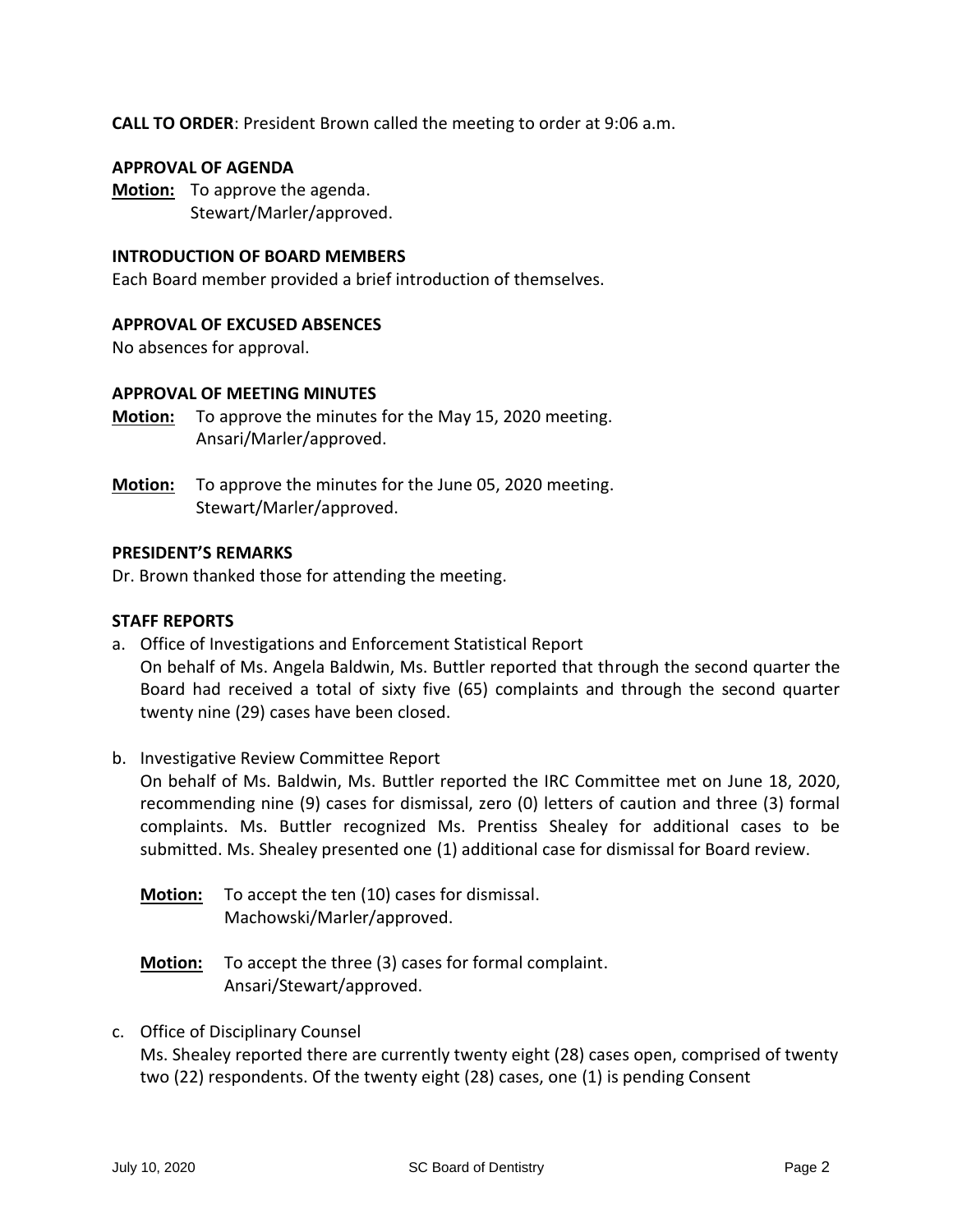Agreement, fourteen (14) are pending MOA, zero (0) are pending Panel Hearing, and three (3) are pending Board Hearings.

## **DISCIPLINARY HEARING**

a. 2015-39

The respondent appeared before the Board for a closed disciplinary hearing. Respondent was represented by counsel and was sworn in by the court reporter.

**Motion:** To accept the Memorandum of Agreement. Ansari/Marler/approved.

b. 2015-30

The respondent appeared before the Board for a closed disciplinary hearing. Respondent was represented by counsel and was sworn in by the court reporter.

**Motion:** To accept the Panel Hearing Recommendation. Marler/Ansari/approved.

## **APPLICATION HEARING**

a. Gordon Gray, DMD

Dr. Gray appeared before the Board for a hearing in closed session. He was represented by counsel, Kelli Sullivan Esq., and all parties were sworn in by the court reporter.

**Motion:** To release Dr. Gray for Board Order 2013-62. Ansari/Machowski/approved.

b. Ronald Barth, DMD

Dr. Barth appeared before the Board for a hearing in closed session. He was not represented by counsel and was sworn in by the court reporter.

**Motion:** To release Dr. Barth from Board Order 2014-26. Ansari/Marler/approved.

c. Philip Prickett, DDS

Dr. Prickett appeared before the Board for a reinstatement hearing in closed session. He was not represented by counsel and was sworn in by the court reporter.

**Motion:** To approve reinstatement of Dr. Prickett's dental specialty license in oral maxillofacial surgery with the restriction that he comply with terms and conditions known to the Respondent and the Board. Bumgardner/Ansari Motion withdrawn by Dr. Bumgardner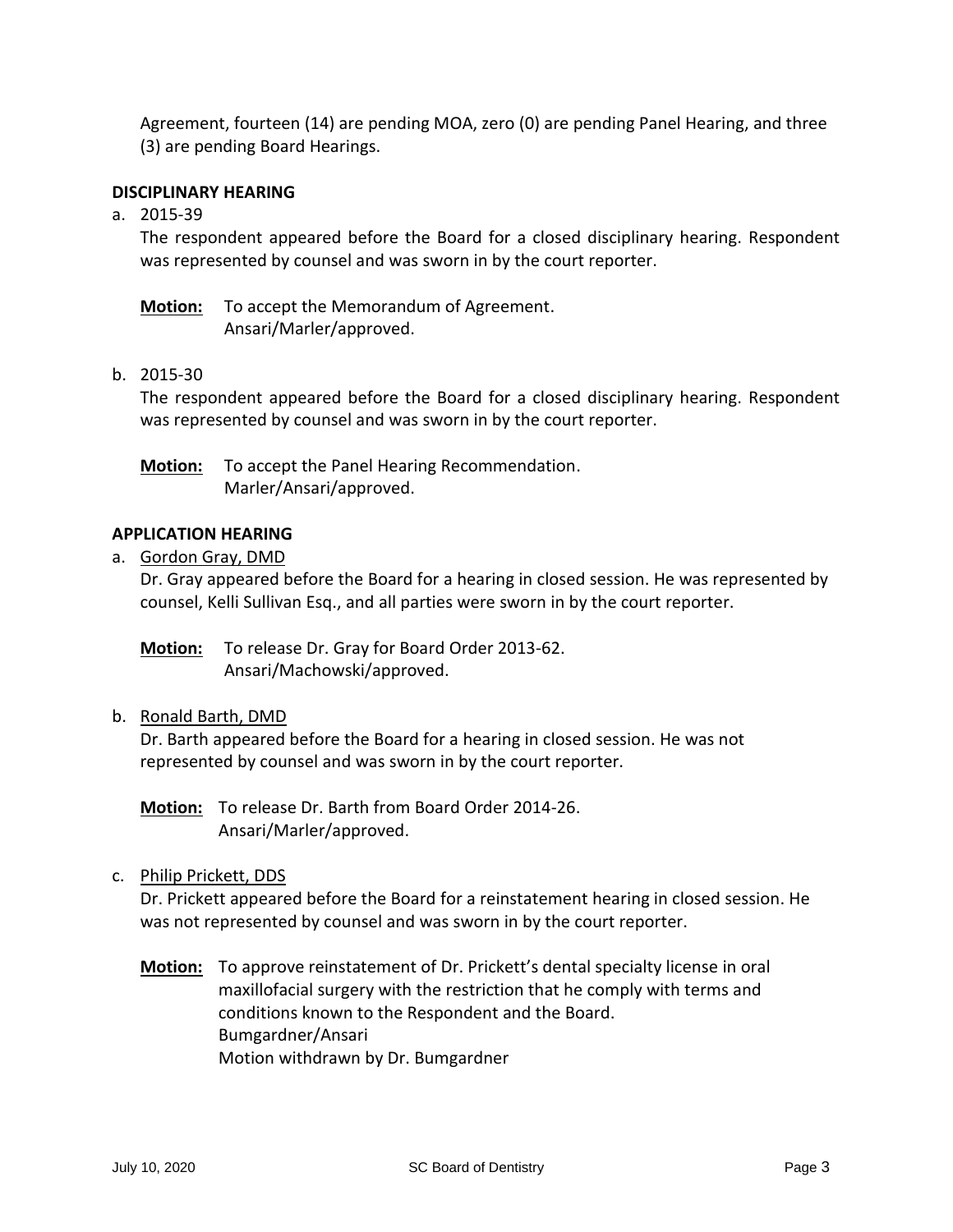**Motion:** To approve reinstatement of Dr. Prickett's dental specialty license in oral maxillofacial surgery under the conditions that he practice in an oral surgery group setting and other terms and conditions known to him and the Board. Machowski/Marler Bumgardner opposed Motion approved

## **REPORTS**

## a. MUSC Report

Dr. Sarandeep Huja, DDS of MUSC presented the Board with an update on the 2020 dental school graduates. Of the seventy two (72) graduates, thirty seven (37) are entering into residencies, twenty five (25) are entering private practice, nine (9) are entering the armed forces and one (1) is entering into an internship. Dr. Huja shared additional information with the Board regarding the class of 2024 and safety adjustments being made in response to the national health crisis. Dr. Huja stated the MUSC dental residency program is currently rated in the top three in the nation.

## b. AADB Bylaw Committee Report

Dr. Brown reported AADB held a virtual meeting on June 16, 2020. Dr. Brown provided the Board with a copy of the proposed bylaw edits for their information only. The AADB annual meeting has been canceled due to the national health crisis but the mid-winter meeting is scheduled for February 27-28, 2021.

#### c. Administrator Report

Ms. Buttler reported there are currently 2,867 active general dental license, 705 active specialty licenses, 1,901 dental hygiene licenses and 2,320 dental hygiene license with infiltration anesthesia certifications, 5,204 dental assisting with nitrous oxide monitoring certificates, 204 dental technician licenses and 7 orthodontic technicians. The Board's current cash balance is \$3,557,973.94.

Ms. Buttler reminded the Board that per a directive from the Agency Director's, the Mobile Unit and Portable Dental Operations renewals will remain open until September 30, 2020. Work has begun on the 2020 Dental Licensure renewals. Ms. Buttler reminded the Board that CE Broker will not be mandatory for this renewal cycle as previously stated. Additionally, following this renewal cycle, the board renewal period will shift to January 1 of odd years to December 31 of even years. This shift was previously approved by the Board and will align with the CE cycle. This will also be the first year the sedation permits will be required to be renewed in conjunction with the regular dental license renewals.

Ms. Buttler stated the notice of Election for District 7 board seat will be sent out in the coming months and the election process will follow the stipulated regulations.

On June 26, 2020, amended Regulations 39-8, 39-10, and 39-11 were ratified. A copy of the amended Regulations has been posted to the Board website.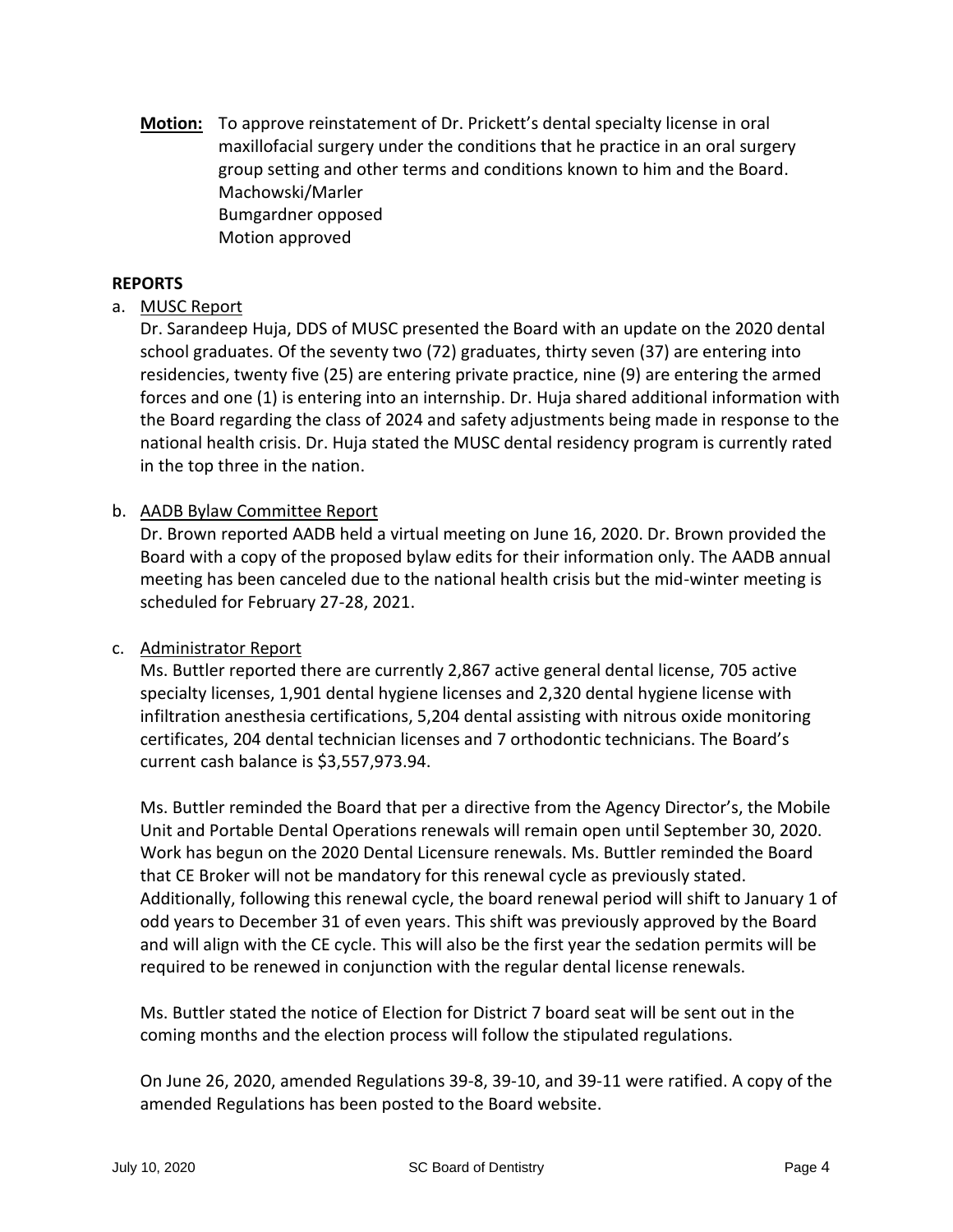Administration of examinations for Nitrous Oxide Monitoring, Infiltration Anesthesia and Dental Technicians has been revised. To better serve the applicants and to minimize the demand on staff time, the administration of the exams are being outsourced to PSI Testing Services. The Board will remain in control of the content and processing of applications and reexamination requests. Utilizing PSI provides applicants with immediate exam results, quicker processing time and increased exam security. There are multiple testing centers around the state, therefore applicants required to reexamine will be able to do so without having to travel to Columbia.

## **OLD BUSINESS**

# a. Dental Manikin-Based Clinical Examination

Dr. Brown reported to the Board that the CITA conducted the ADEX restorative examination on June 27, 2020 at MUSC. It was a manikin-based CompeDont tooth examination for dentists needing to retake the clinical examination. Dr. Bumgardner stated that while the experience of viewing the administration of the manikin-based exam was a very good one, the exam was not a true examination of their skill set as compared to a live patient examination. Dr. Machowski concurred with Dr. Bumgardner. Dr. Julia Mikell of SCDA and Dr. Raymond Kessler of MUSC voiced support for the examination and stated it was an excellent alternative for the current restrictions present by the national health crisis. Dr. Ansari emphasized the delay in recommencement of live patient examinations and stated that it has been shown that the results between the live and manikin-based examinations are comparatively the same.

# **Motion:** To accept the dental manikin-based examination through December 31, 2020. Stewart/Ansari

Dr. Machowski voiced concern regarding the acceptance of the manikin-based examination and the need for the Board to protecting the public through further investigation of the examination. The Board discussed the need to continue to assess the manikin-based exam to determine whether the Board would accept the examination beyond December 31, 2020.

- **Motion:** To enter into executive session for legal advice and to include Ms. Buttler in the session not for purposes of discussion but to facilitate the software. Machowski/Marler/approved.
- **Motion:** To enter into public session. Ansari/Marler/approved.

Board President, Dr. Brown, noted for the record that no votes or actions were taken while in executive session.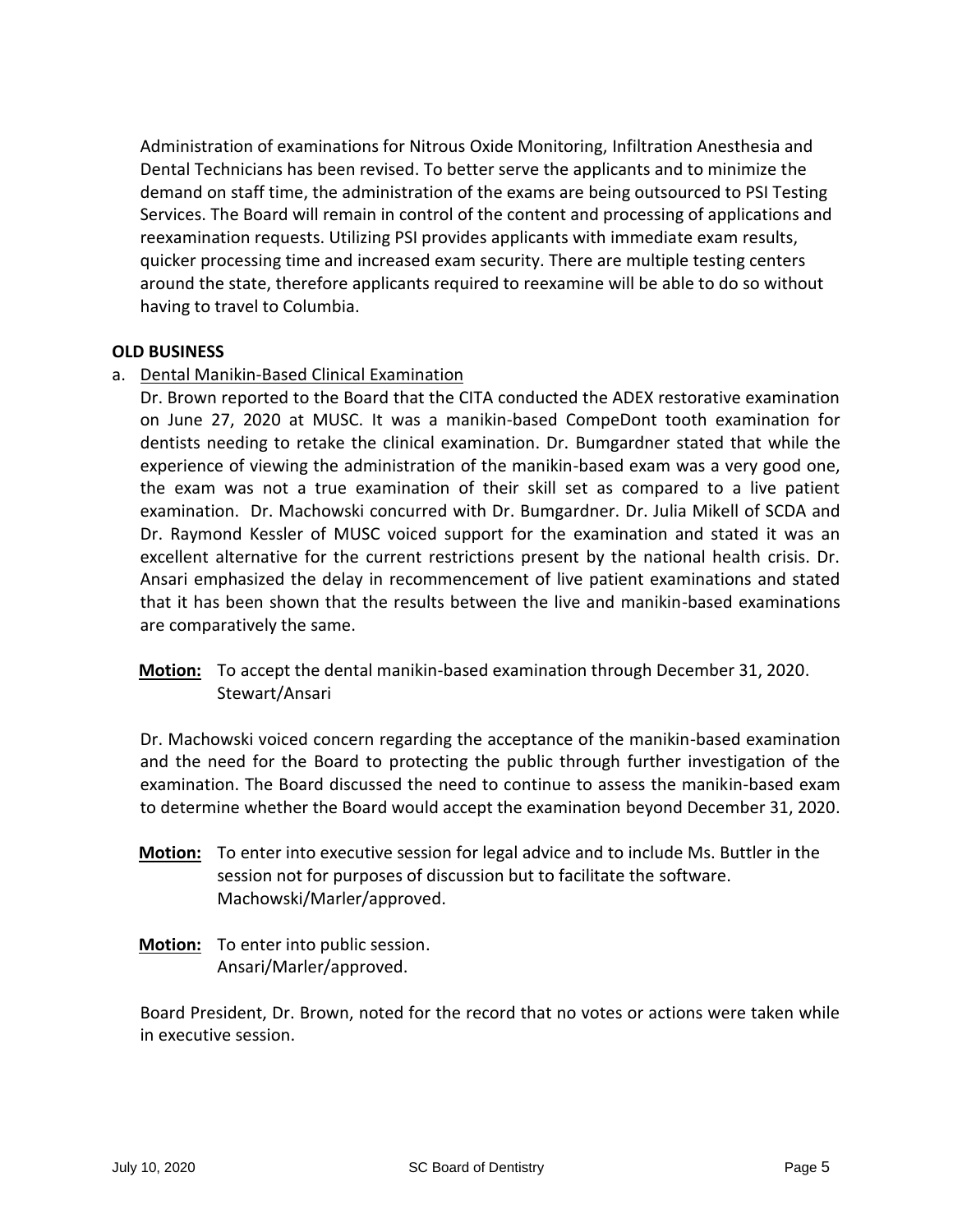- **Motion:** To accept the dental manikin-based examination from all states with testing agencies accepted by the Board through December 31, 2020. Board will accept manikin-based or live patient dental clinical examinations. Ansari/Stewart Machowski and Bumgardner opposed Approved.
- b. ADEX District Realignment Letter

Dr. Machowski presented the letter for Board review. Dr. Brown called for a committee to be formed to review the letter prior to Board approval.

**Motion:** To create a committee to review the ADEX realignment letter. Machowski/Ansari/approved.

# c. Discussion and Approval for Regulation 39-9

Mr. Horner presented the revised Regulation 39-9 concerning Lasers.

# 39-9. Use of Lasers in a Dental Setting.

- A. The requirements contained herein do not apply to the use of non-adjustable laser units used for the purposes of diagnosis and curing.
- B. Only a dentist may employ a laser capable of the removal of hard and/or soft tissue in the treatment of a dental patient.
- C. A dental hygienist may only use a laser under the direct supervision of a dentist, and the hygienist's use of the laser must be limited to pocket disinfection at settings that preclude hard and soft tissue removal, except for incidental gingival curettage.
- D. Use of a laser:
	- 1. Prior to utilizing a laser, a licensee must first successfully complete training that covers, at a minimum, laser physics, safety, and appropriate use of the laser. A licensee must also complete an interactive training that addresses operation of the specific laser(s) utilized in the practice. The initial training must include a minimum of 12 hours of instruction and must be obtained through a course provided or recognized by any of the following organizations (or a successor organization):
		- a. The Commission on Dental Accreditation (CODA);
		- b. The American Dental Association (ADA) Continuing Education Recognition Program (CERP)
		- c. The Academy of General Dentistry (AGD) Program Approval for Continuing Education (PACE); or
		- d. The American Medical Association (AMA).

A licensee who has more than three (3) years of experience using lasers is exempt from the training requirements set forth in Reg. 39-9.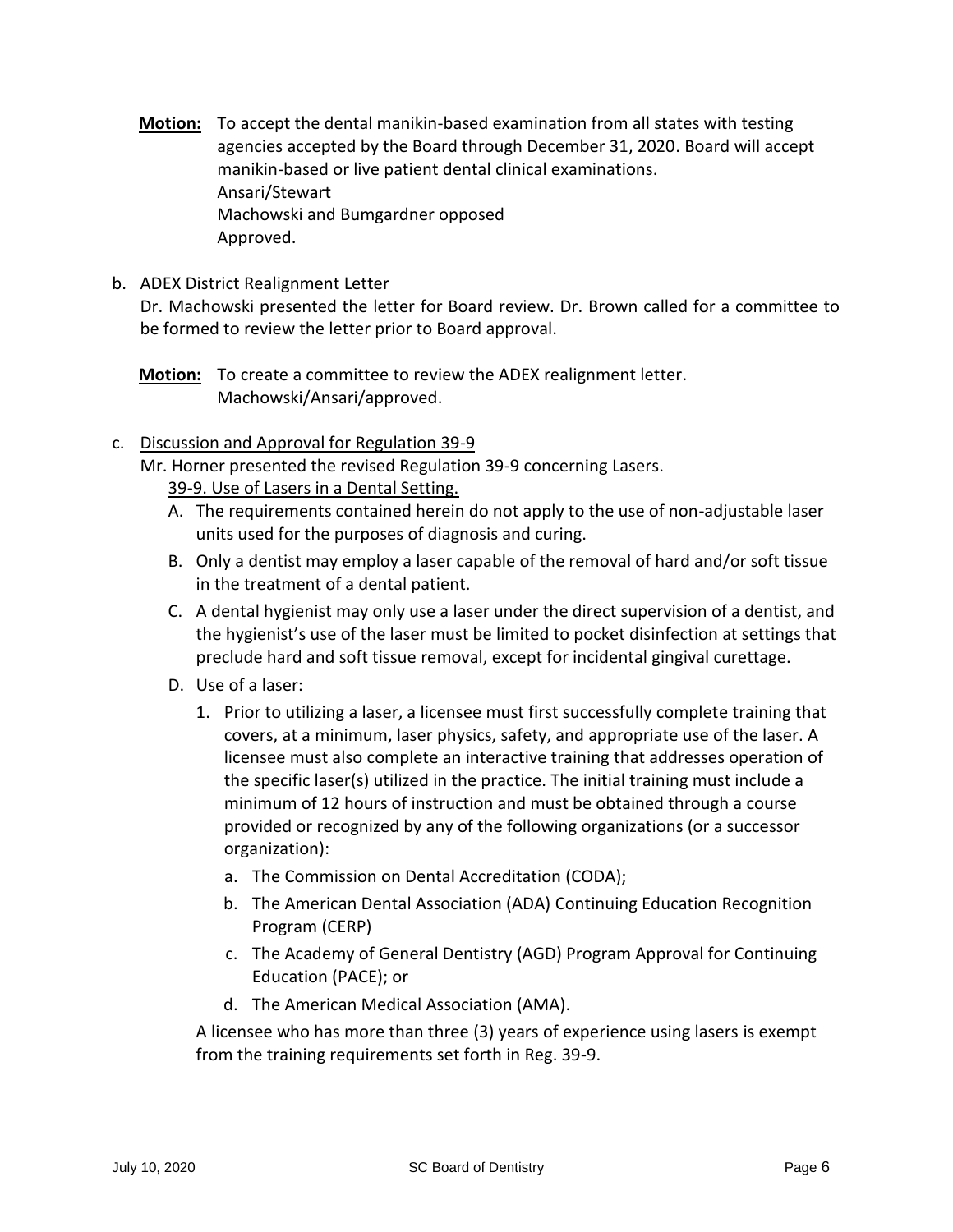- 2. A licensee utilizing a laser, other than what is described in Section A, must maintain evidence of training as required herein and submit such evidence to the Board upon request.
- 3. All lasers must be used in accordance with accepted safety guidelines.
- E. When utilizing a laser pursuant to this Section, the licensee must document the following information, at a minimum, in the patient's record:
	- 1. the type of laser utilized, to include the wavelength of the laser;
	- 2. the settings used, such as pulse or continuous wave, and the power setting;
	- 3. local anesthesia used, if any; and
	- 4. the procedure attempted/performed, including details as to whether hard or soft tissue was removed.
- F. With the exception of properly-trained oral and maxillofacial surgeons, this Regulation applies only to the use of lasers within the oral cavity.
- **Motion:** To accept the proposed amended Regulation 39-9 with the striking of item (F) and adding to (D)(1)(d) "dentists licensed prior to January 1, 2021." Bumgardner/Machowski/approved.

## **NEW BUSINESS**

- a. Travel Approval for SRTA Annual Meeting in Leesburg, VA on July 30 August 1, 2020 Ms. Buttler provided the information for the SRTA Annual Meeting stipulating that due to state wide mandate, travel reimbursement would not be able to be issued to any Board member electing to travel to the meeting. Ms. Buttler provided the Board members the SRTA travel reimbursement policy for review. Dr. Bumgardner, Dr. Ansari, and Dr. Brown expressed interest in attending the conference.
	- **Motion:** To approve travel reimbursement, pending state allowance, for Board members Bumgardner, Brown and Ansari to attend. Marler/Ansari/approved.

Ms. Buttler stated the vote by proxy information would be sent following the Board meeting and asked if any Board member was interested in serving on a committee to please communicate that to her. Dr. Bumgardner expressed interest in participating in the Quality Assurance Committee and Dr. Ansari expressed interest in participating in the Dental Exam Committee.

#### **LEGAL BUSINESS**

a. COVID Testing by Licensed Dentists

Mr. Horner stated the issue of allowing licensed dentists to administer testing for COVID has been brought to the state's attention. Currently DHEC is responsible for the COVID testing and does not have any objections from a statutory stand point of allowing licensed dentists to perform the examination, with the understanding they would not be allowed to